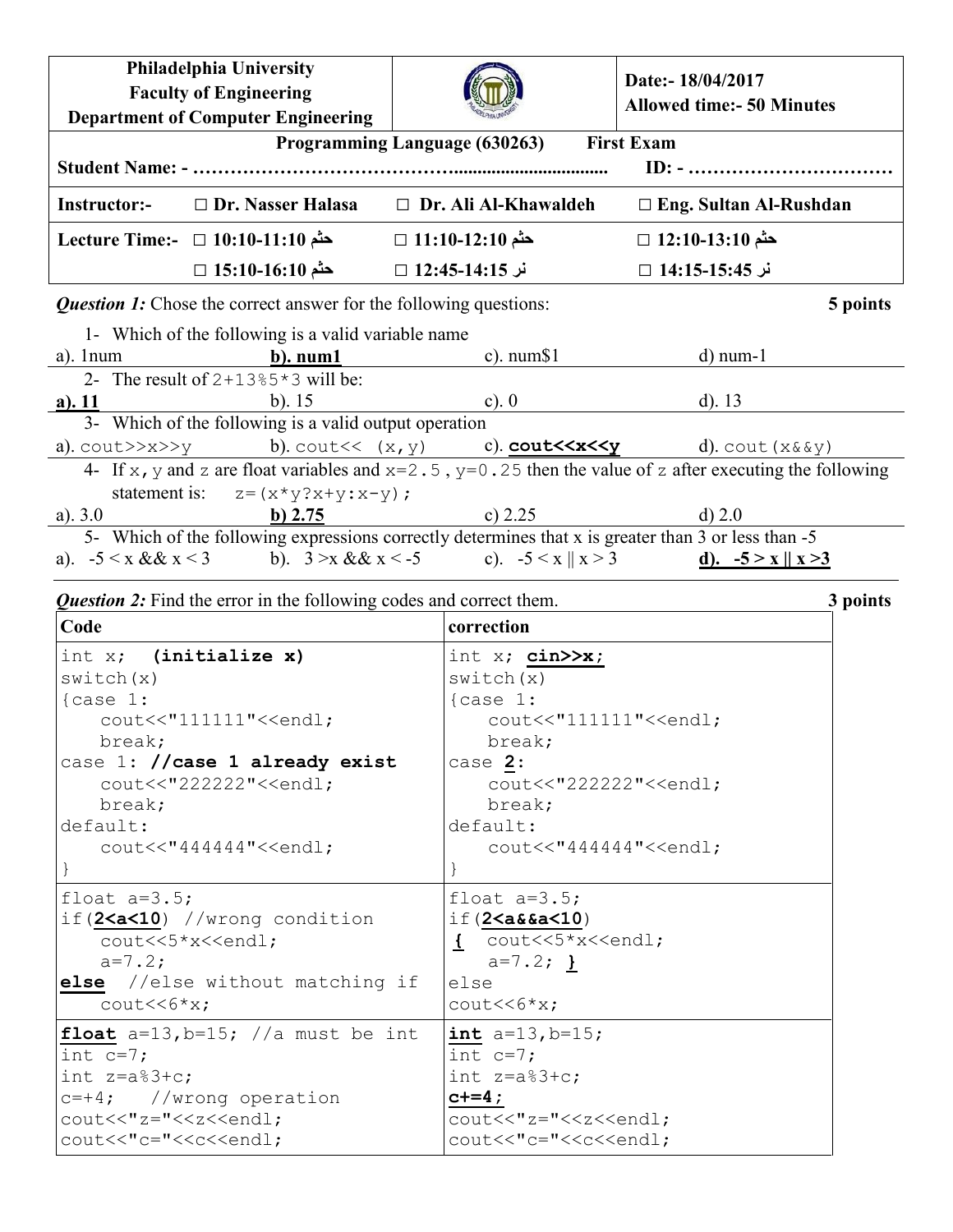| Write a $C++$ statement that calculate the following<br>equation<br>$f = \frac{1}{x^2 - 5} - \frac{x^3}{x + 2}$             | $f=1/(pow(x, 2) - 5) - pow(x, 3)/(x+2)$ |  |
|-----------------------------------------------------------------------------------------------------------------------------|-----------------------------------------|--|
| If $x=10$ and $y=15$ then the following conditions will<br>evaluate to<br>$(x!=10)$   $(y>7)$ & $(x>y)$<br>$(x83)$ $x(185)$ | false<br>false                          |  |

| <b>Question 4:</b> What is the output of the following codes.                                                                                                                  | 5 points                   |  |
|--------------------------------------------------------------------------------------------------------------------------------------------------------------------------------|----------------------------|--|
| Code                                                                                                                                                                           | Output                     |  |
| #include <iostream><br/>using namespace std;<br/>void main ()<br/>cout&lt;&lt;5/2*1.2&lt;<endl;< th=""><th>2.4<br/>7</th><th></th></endl;<></iostream>                         | 2.4<br>7                   |  |
| cout<<16%13+4< <endl;< td=""><td></td><td></td></endl;<>                                                                                                                       |                            |  |
| #include <iostream><br/>using namespace std;<br/>void main ()<br/>int <math>x=0, y=4;</math></iostream>                                                                        | $a = 12$<br>$b=0$          |  |
| if (!x)<br>$\{$<br>cout<<"a="< <y*3<<endl;<br><math>y=0;</math></y*3<<endl;<br>                                                                                                |                            |  |
| if('y)<br>cout<<"b="< <y*2<<endl;<br>J</y*2<<endl;<br>                                                                                                                         |                            |  |
| #include <iostream><br/>using namespace std;<br/>void main ()</iostream>                                                                                                       | Input: 3.2<br>output: x=9  |  |
| float a;<br>int x;<br>$\text{cin} \geq \text{a};$<br>$x = ((a>5.5) ?a * 2 : a * 3);$<br>cout<<"x="< <x<<endl;< td=""><td>Input: 8.4<br/>output: x=16</td><td></td></x<<endl;<> | Input: 8.4<br>output: x=16 |  |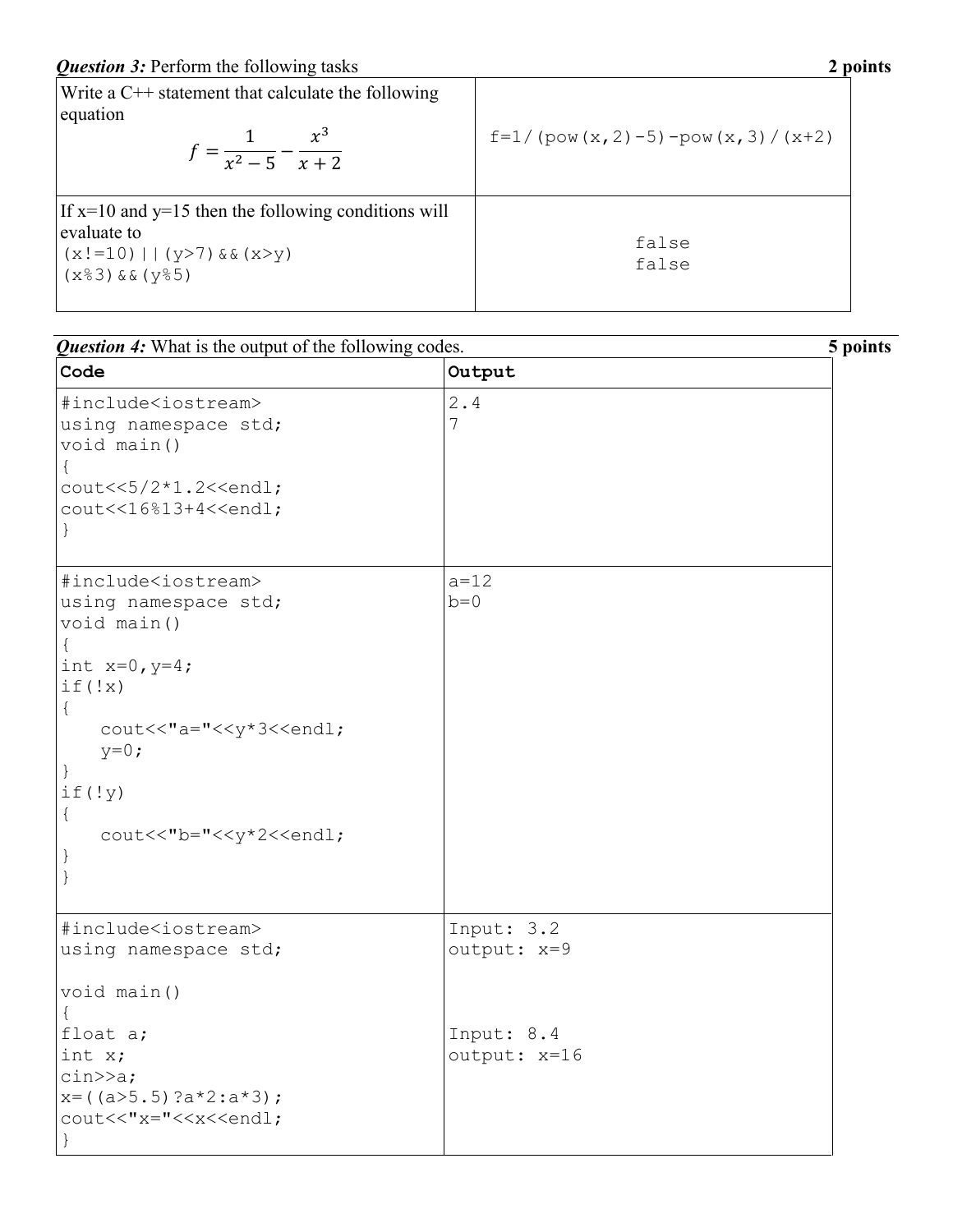## *Question 4:* **continued**

| Code                                                    | Output     |
|---------------------------------------------------------|------------|
| #include <iostream></iostream>                          | Input: 9   |
| using namespace std;                                    | output: 0  |
|                                                         |            |
| void main ()                                            |            |
| $\{$                                                    |            |
| int var1, var2;                                         |            |
| $\text{cin} \text{>} \text{var1};$                      |            |
| switch (var1%5)                                         |            |
| $\{case 0:$                                             | Input: 11: |
| $var2 = var187;$                                        | output: 2  |
| break;                                                  |            |
| case 1:                                                 |            |
| var2=var1%9;                                            |            |
| break;                                                  |            |
| case 2:                                                 |            |
| $var2 = var1$ \$11;                                     |            |
| break;<br>default:                                      |            |
|                                                         |            |
| $var2 = var183;$                                        |            |
| $\mathcal{F}$<br>cout< <var2;< td=""><td></td></var2;<> |            |
|                                                         |            |
|                                                         |            |
| #include <iostream></iostream>                          | 444444     |
| using namespace std;                                    | 111111     |
| void main()                                             |            |
|                                                         |            |
| char $ch='b$ ';                                         |            |
| switch(ch)                                              |            |
| default:                                                |            |
| cout<<"444444"< <endl;< td=""><td></td></endl;<>        |            |
| case 'A':                                               |            |
| cout<<"111111"< <endl;< td=""><td></td></endl;<>        |            |
| break;                                                  |            |
| case 'B':                                               |            |
| cout<<"222222"< <endl;< td=""><td></td></endl;<>        |            |
| break;                                                  |            |
| case 'c':                                               |            |
| cout<<"333333"< <endl;< td=""><td></td></endl;<>        |            |
| break;                                                  |            |
|                                                         |            |
|                                                         |            |